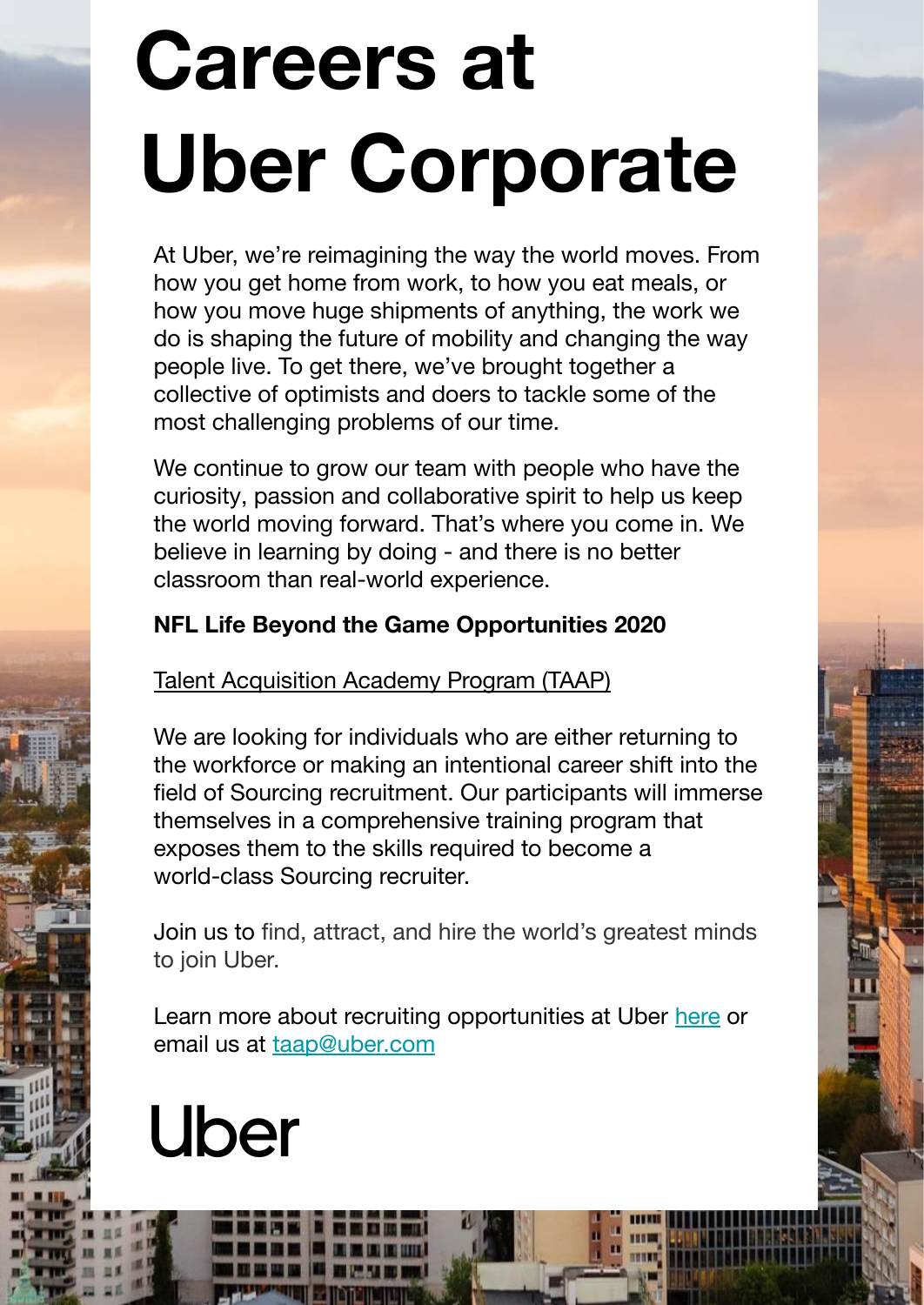#### Sales Academy, SMB Sales. Uber Eats

Uber Eats is currently looking for both Account Executives and Account Representatives to join the Uber Eats team in various locations across the US. Candidates who already have 1-3 years of professional Sales experience can apply directly to these roles, but those without sales experience should apply for Sales Academy, a 6-week-long training program to equip them with the necessary skills to be an Account Representative.

The Account Executive / Account Representative role is an excellent opportunity to demonstrate your sales experience to expand the number of restaurants that work with Uber Eats. Your primary focus will be bringing on new restaurants that fit our partnership criteria, and use your prospecting and negotiation skills through cold-calling and driving internal processes to set up our partnerships for success. Both the Account Executive and Account Representative positions are inside sales roles.

#### Enterprise Sales, Uber Eats

The Uber Eats team is looking for sharp, highly motivated individuals to join our Enterprise team in the strategic segment covering our largest national partners with strategic brand value. As a Partner Manager or Client Partner, you will work with our largest strategic restaurant partners to drive revenue growth, operational excellence, and customer service. Partner Managers and Client Partners will work closely with restaurant partners, the restaurant support team, product, sales, marketing and operations to lead and optimize restaurant relationships and provide maximum value for both Uber and its partners.

### **Uber**